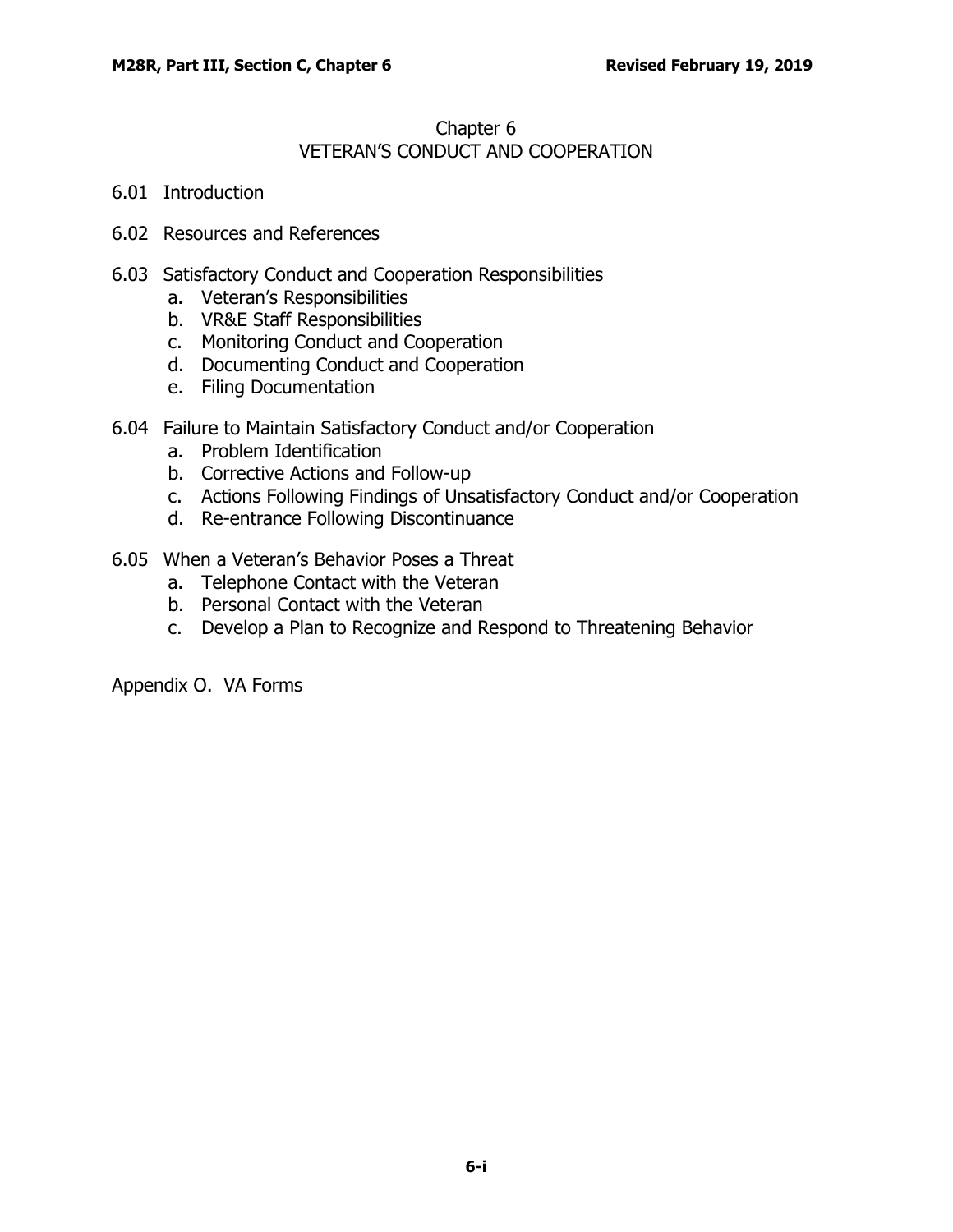## Chapter 6 VETERAN'S CONDUCT AND COOPERATION

## <span id="page-1-0"></span>6.01 Introduction

The rehabilitation process requires teamwork. This means that the Veteran and his/her case manager are active and essential participants in the rehabilitation process. The Veteran is responsible for satisfactory conduct and cooperation while requesting or receiving benefits and/or services under Chapter 31. This chapter contains the statutory and regulatory provisions covering the Veteran's conduct and cooperation while participating in a Chapter 31 rehabilitation plan.

- <span id="page-1-1"></span>6.02 Resources and References (Change Date February 19, 2019)
	- Regulations: 38 Code of Federal Regulations (CFR) 21.58 [38 CFR](http://ecfr.gpoaccess.gov/cgi/t/text/text-idx?c=ecfr&sid=22a98a66a4fc9e12d6ba98dd66ad2445&rgn=div8&view=text&node=38%3A2.0.1.1.6.1.198.127&idno=38) 21.362 38 CFR 21.364 [38 CFR](http://ecfr.gpoaccess.gov/cgi/t/text/text-idx?c=ecfr&sid=22a98a66a4fc9e12d6ba98dd66ad2445&rgn=div8&view=text&node=38%3A2.0.1.1.6.1.204.141&idno=38) 21.420
	- VA Forms (VAF): VAF 119, Report of Contact VAF 28-1902b, Counseling Record Narrative Report VAF 1905d, Special Report of Training VAF 20-0998, Your Rights to Seek Further Review of our Decision (Note - this form replaced all versions of VAF 4107 effective February 19, 2019)
- <span id="page-1-3"></span><span id="page-1-2"></span>6.03 Satisfactory Conduct and Cooperation Responsibilities
	- a. Veteran's Responsibilities

The Veteran is responsible for the following actions:

- Cooperate with the case manager throughout the rehabilitation process.
- Plan ahead to allow time to pursue his/her rehabilitation program.
- Seek assistance as needed from Vocational Rehabilitation and Employment (VR&E) staff to resolve problems that may impede his/her ability to pursue the rehabilitation program.
- Abide by rules and regulations to ensure successful rehabilitation.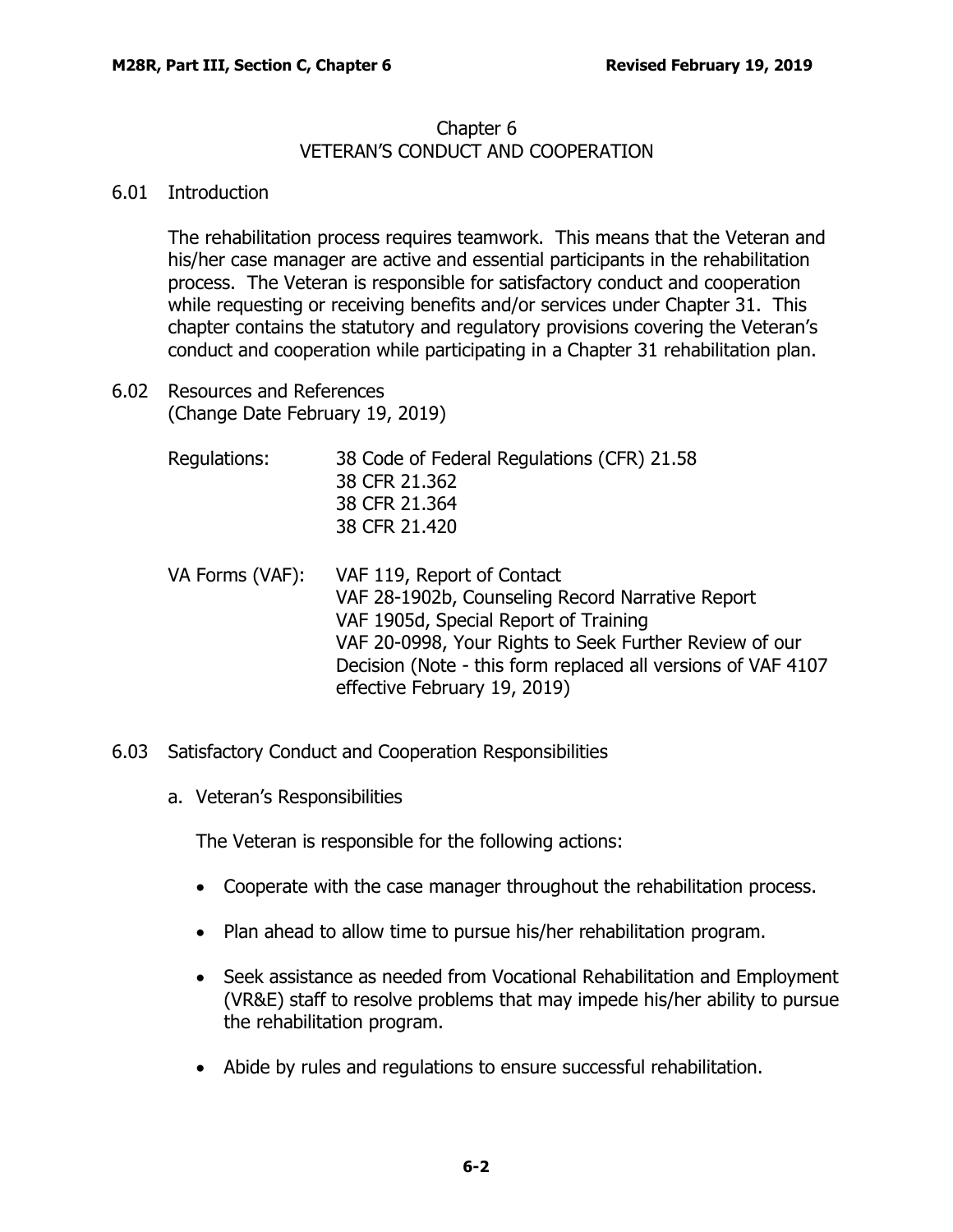- Inform his/her case manager when enrolling in or dropping out of a course.
- Inform his/her case manager of change of a rate of pursuit.
- Inform his/her case manager if there is a need for a leave of absence.
- Inform his/her case manager if there is a need for equipment or supplies to complete the rehabilitation program.
- Inform his/her case manager if there is a need for medical care and/or treatment.
- <span id="page-2-0"></span>b. VR&E Staff Responsibilities

The case manager must perform the following responsibilities:

- Inform the Veteran about his/her benefits and services under the program he/she is pursuing.
- Discuss the Veteran's responsibilities regarding conduct and cooperation before each phase of the program.
- Assist the Veteran in maintaining satisfactory conduct and cooperation in his/her rehabilitation program.
- Take timely and corrective action to ensure successful completion of the Veteran's rehabilitation program goals and objectives.
- <span id="page-2-1"></span>c. Monitoring Conduct and Cooperation

Early problem identification provides the best opportunity to avoid unnecessary interruptions in a Veteran's rehabilitation program. The case manager must develop cooperative arrangements with the Veteran, facilities, community resources, the Veterans Administration Medical Center (VAMC) and other service providers to ensure that reasonable effort is made to resolve problems and take preventive measures as needed.

<span id="page-2-2"></span>d. Documenting Conduct and Cooperation

The case manager must document all contacts with, or on the behalf of, the Veteran. This includes the Veteran's conduct and cooperation, ongoing assessment of the Veteran's ability to meet the prescribed program criteria, notification to the Veteran concerning problems and the consequences of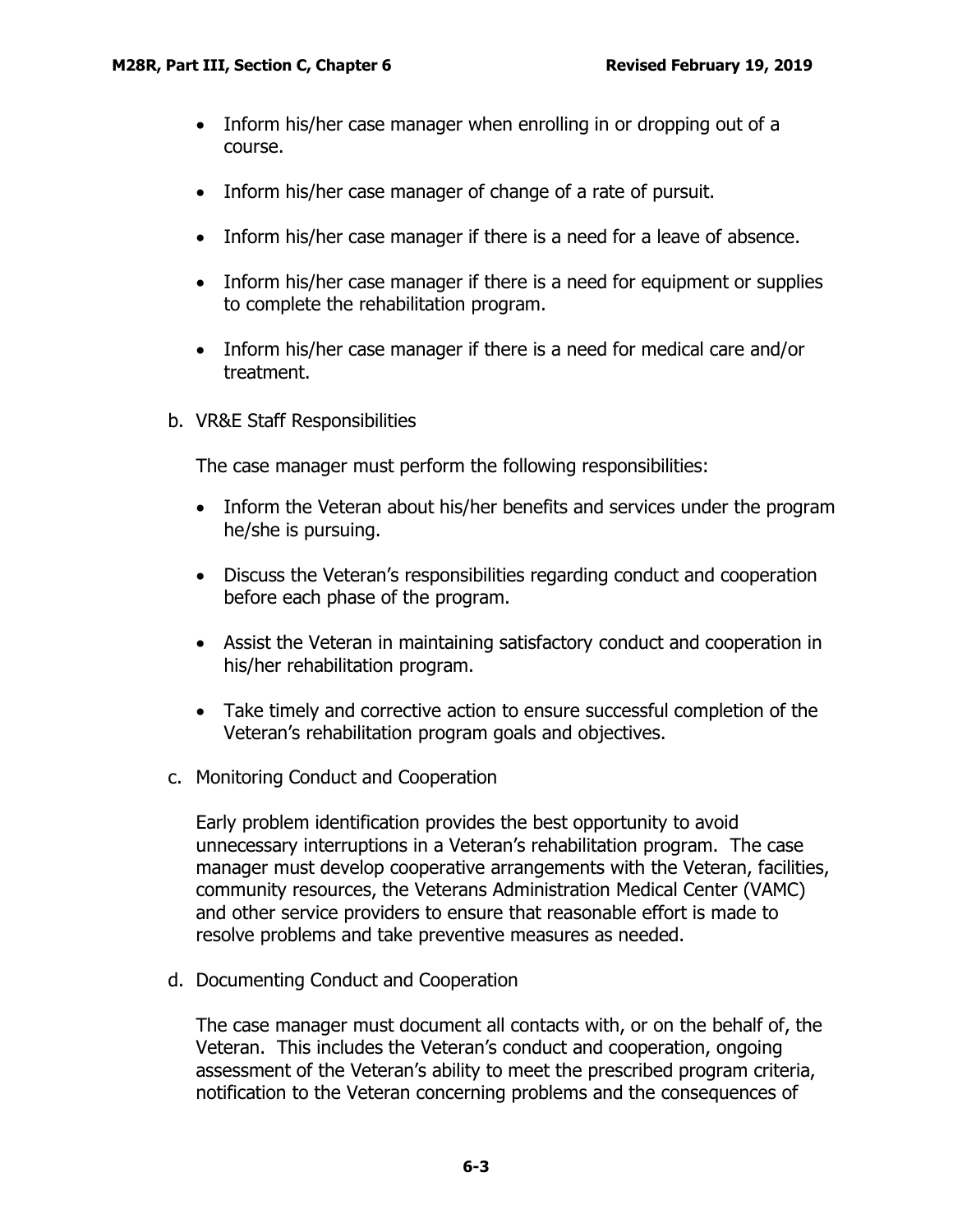failure to cooperate. It is the case manager's responsibility to seek conflict resolution and assist the Veteran in achieving his/her rehabilitation goals. These records must detail the main facts of the situation and provide a basis for later communication with the Veteran or to take subsequent actions.

<span id="page-3-0"></span>e. Filing Documentation

The case manager must file documentation in the Veteran's VR&E record using either of the following forms:

- VAF 1902b, Counseling Record Narrative Report
- VAF 1905d, Special Report of Training

The case manager must also document all contacts with the Veteran in the Corporate WINRS (CWINRS) case management system. CWINRS notes do not need to be printed for the VR&E record.

The case manager must ensure that the Veteran's VR&E record contains dated copies of all notification letters and other correspondence as documentation of compliance with due process provisions as prescribed in 38 CFR 21.420.

See Appendix O, VA Forms, for information on how to access these, as well as all, forms referenced in this chapter.

<span id="page-3-1"></span>6.04 Failure to Maintain Satisfactory Conduct and/or Cooperation

The case manager is required to help a Veteran in maintaining satisfactory conduct and cooperation throughout his/her rehabilitation program (38 CFR 21.362 and 21.364). When these efforts are unsuccessful, the case manager must ensure the Veteran understands the case manager's assessment of the situation and must work with the Veteran to develop a plan of action or steps needed to remedy the situation.

<span id="page-3-2"></span>a. Problem Identification

Failure of the Veteran to meet any one of the following requirements may result in a determination of failure to maintain satisfactory conduct and cooperation:

- Cooperating with VR&E staff throughout the rehabilitation process.
- Informing the case manager and seeking assistance as needed to resolve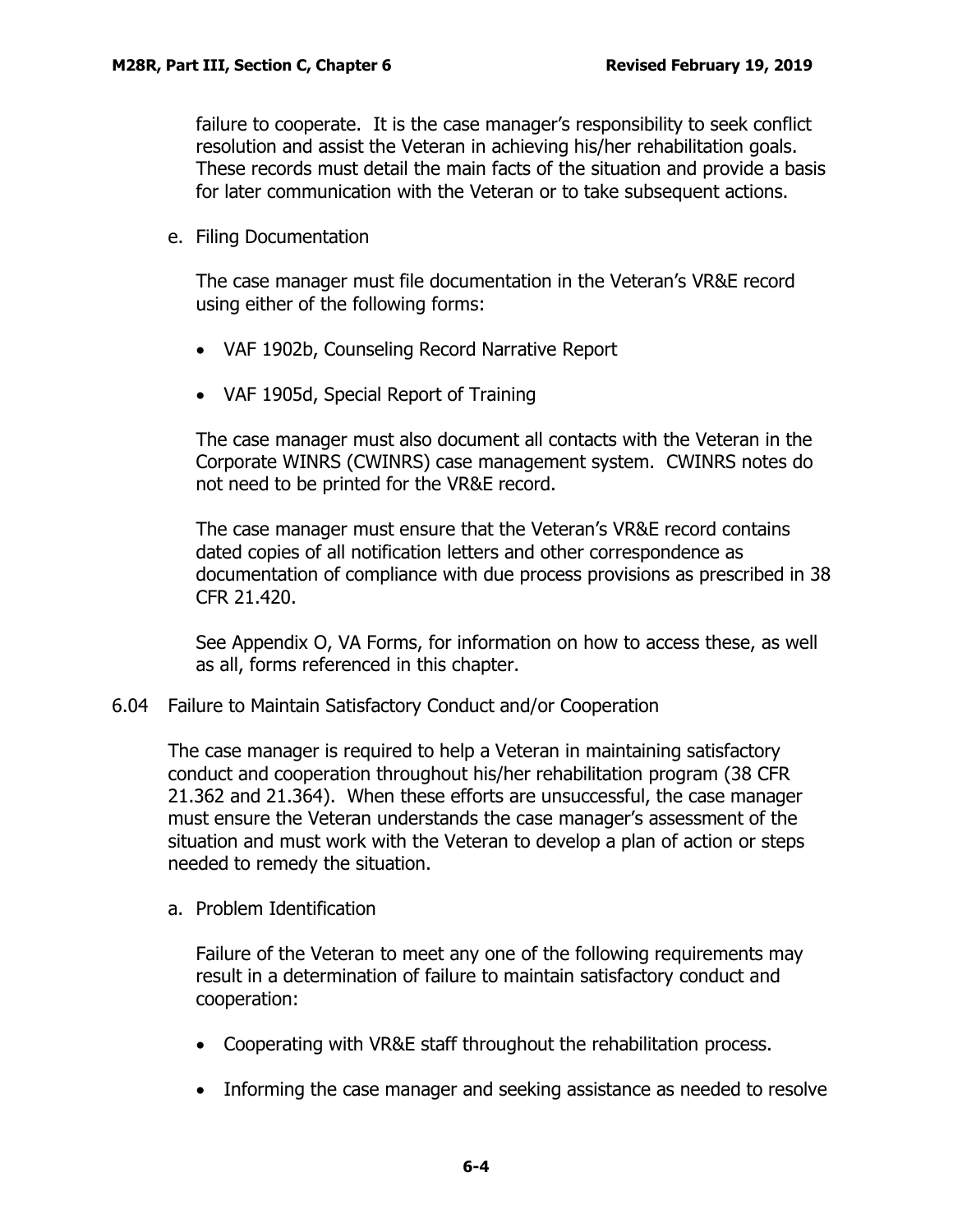problems that may impede his/her ability to pursue the rehabilitation program.

- Abiding by rules and regulations set in his/her rehabilitation plan, including compliance with prescribed medical treatment.
- Conforming to the rules and regulations of the training or rehabilitation facility.
- <span id="page-4-0"></span>b. Corrective Actions and Follow-up

As soon as a problem or a potential problem is identified, the case manager must take the following actions:

- Meet with the Veteran to discuss the problem.
- Coordinate services and assistance to resolve the problem.
- Amend the rehabilitation plan, if necessary, to include any additional services and assistance.
- Monitor progress frequently and in a timely manner to determine if the problem is resolved.
- Document interactions with the Veteran using CWINRS notes or VAF 28- 1905d.

If the Veteran's situation improves adequately, the Veteran's program may continue without interruption.

<span id="page-4-1"></span>c. Actions Following Findings of Unsatisfactory Conduct and/or Cooperation

If there is insufficient evidence of substantial improvement following counseling and other corrective actions, the case manager must notify the Veteran in writing of a proposed adverse action. The case manager must take the following steps after he/she identifies unsatisfactory conduct and cooperation by the Veteran.

1. Notify the Veteran in Writing of Proposed Interruption of Service (Change Date February 19, 2019)

The case manager must send a letter to the Veteran proposing program interruption in 30 days, along with VAF 20-0998. The notification letter will inform the Veteran that VA will interrupt his/her case within 30 days and suspend payment of subsistence allowance, if any, as of the date of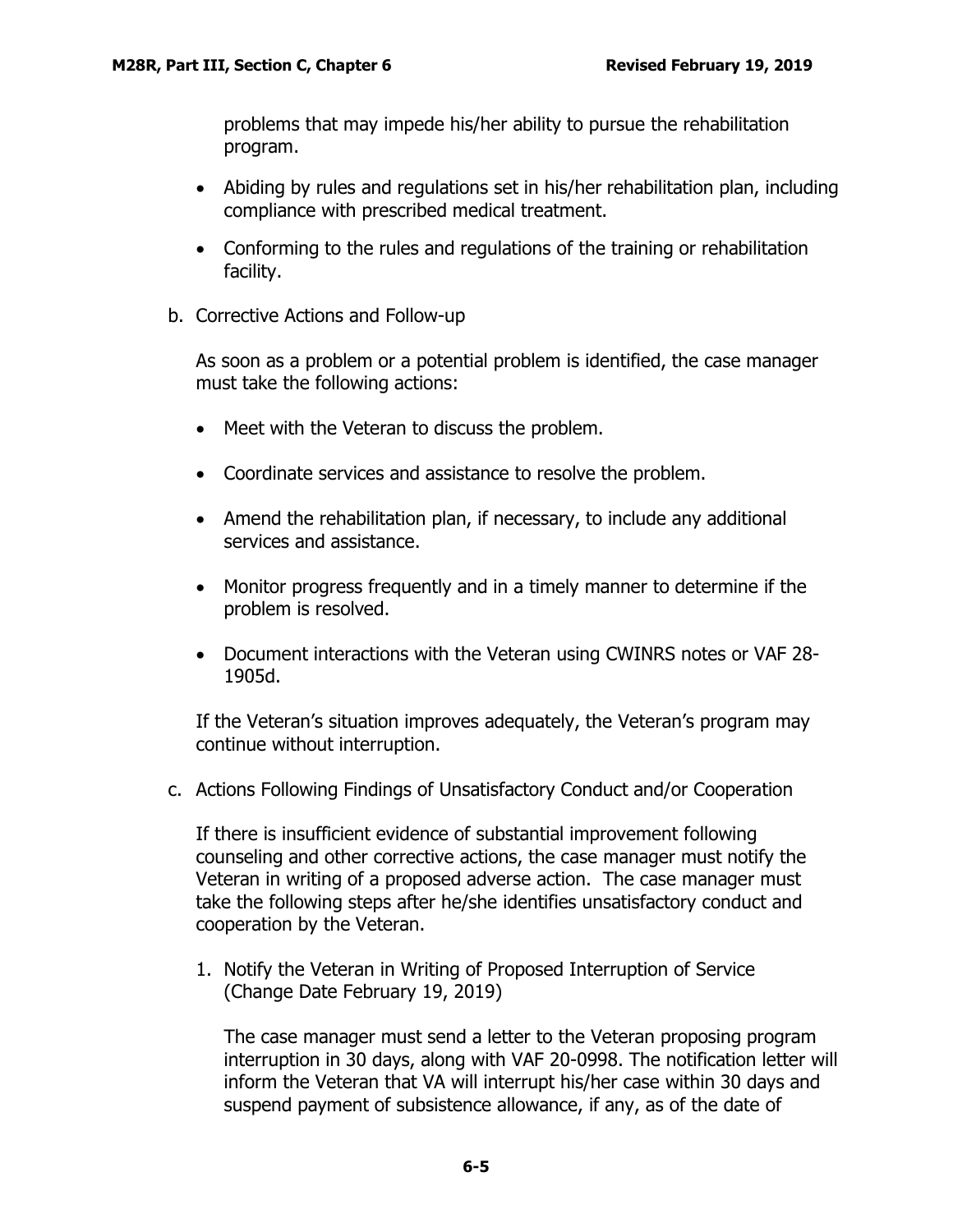interruption.

2. Interruption of Service

If problems are not resolved during the proposed period before interruption, the case manager will place the Veteran's case in interrupted status in CWINRS and send an interruption letter to the Veteran giving him/her a minimum of 30 days to either resolve the problem(s) or contact the counselor to request additional time and/or assistance to resolve the problem. In the letter, the case manager will advise the Veteran that if he/she does not contact him/her within the 30-day period, his/her case may be discontinued for failure to cooperate unless mitigating circumstances are found. The case manager will explain the consequences of discontinuance for future entitlement to benefits in the interruption letter.

3. Develop for Mitigating Circumstances

If the case manager determines that mitigating circumstances exist, the case manager must evaluate the Veteran's program and redevelop a new plan of services or place the Veteran back into his/her program as appropriate. Mitigating circumstances include, but are not limited to, any of the following:

- The effects of the Veteran's service and non-service-connected condition.
- Family or financial problems which have led the Veteran to unsatisfactory conduct or cooperation.
- Other circumstances beyond the Veteran's control.
- 4. Reestablish Service

If the problem is resolved during the period of interruption, the case manager must notify the Veteran in writing of the change in status and place the Veteran back into his/her program. The case manager must change the Veteran's status in CWINRS.

5. Discontinuation of Service (Change Date February 19, 2019)

If the case manager makes every reasonable effort to assist the Veteran and the problem is not resolved, the case manager will move the case to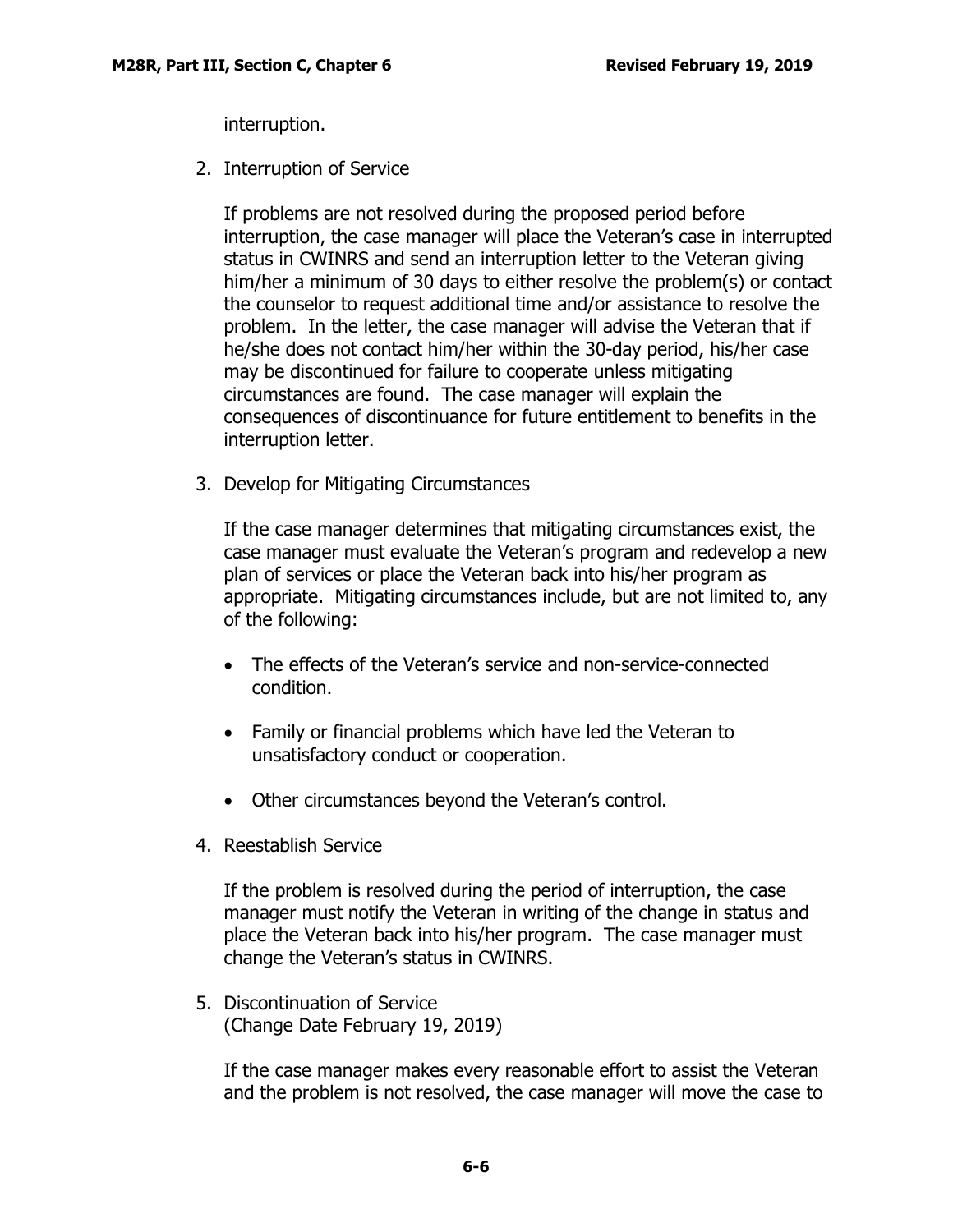Discontinued (DIS) status and notify the Veteran in writing of the adverse action. The letter must include a copy of VAF 20-0998. A copy of all notification letters and accompanying VA forms regarding proposed and final adverse actions are sent to the Veteran's designated representative as well.

<span id="page-6-0"></span>d. Re-entrance Following Discontinuance

A Veteran may reenter the VR&E program after a re-determination of entitlement is made following discontinuance. However, the case manager must determine that the problem that led to the discontinuance is resolved and that the problem is not likely to recur, per 38 CFR 21.58(c).

<span id="page-6-1"></span>6.05 When a Veteran's Behavior Poses a Threat

VR&E Regional Office and Central Office staff members may occasionally interact with Veterans whose behavior may pose a threat to the safety of VR&E employees. Usually it is in the form of telephone contact or personal contact with the Veteran.

<span id="page-6-2"></span>a. Telephone Contact with the Veteran

The majority of telephone contacts with Veterans are non-confrontational. Occasionally, a VR&E staff member may be confronted with an angry, threatening, and/or abusive caller. The following procedure should be used by employees when confronted with angry, threatening, or abusive callers:

- 1. Remain calm and obtain as much information as possible.
- 2. Document relevant information by taking notes.
- 3. If confronted by abusive or foul language, do not respond in anger.
- 4. Acknowledge the Veteran's anger and attempt to redirect it.
- 5. Before disconnecting the call, let the caller know:
	- You want to help him/her.
	- You would like the individual to please stop using foul language.
	- If the caller refuses to stop using foul language you will tell the caller that she/he will disconnect the call, but the caller can call back when he/she is able to discuss the subject calmly; say good-bye and hang up.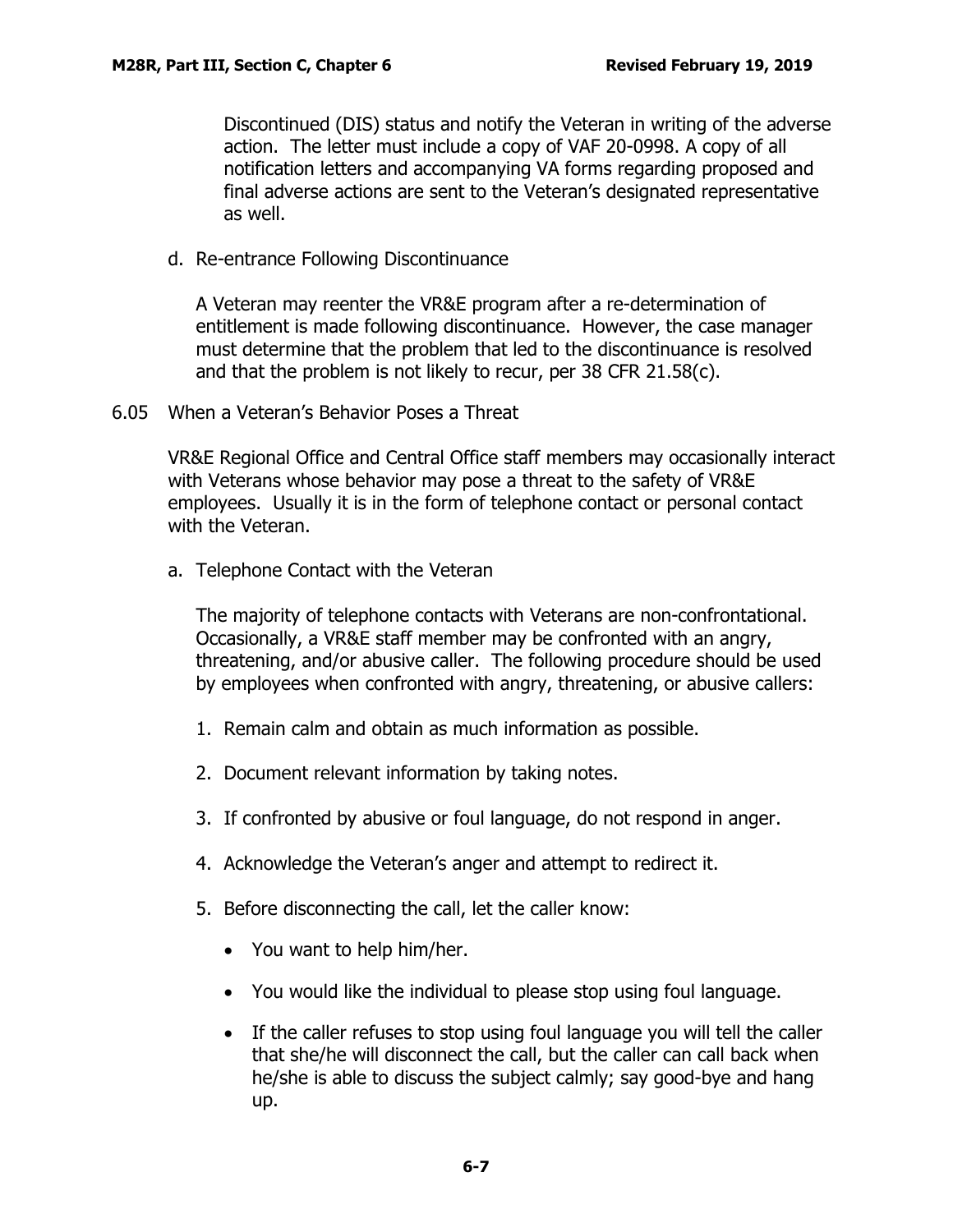- Once you hang up, document the call in CWINRS notes or on VAF 119, Report of Contact and send a copy of the document to your immediate supervisor.
- Notify the VBA Watch Officer at vbaioc.vbaco@va.gov or (202) 461- 0270; Federal Protective Service (FPS) at (202) 708-1111; and the Office of the Inspector General (OIG) at (202) 530-9193 at the conclusion of the phone conversation.
- <span id="page-7-0"></span>b. Personal Contact with the Veteran

The majority of personal contacts with Veterans are positive; however, it is important to ensure the safety of VR&E employees when confronted with potential threatening behavior. VR&E staff can mitigate their risk by recognizing behavior that may pose a threat, documenting the occurrence, and communicating the occurrence to their supervisor.

It is essential that all VR&E staff and Veterans know that there is a clear policy of zero tolerance for workplace violence, verbal and nonverbal threats, and related actions. Criteria for identifying Veterans whose behavior may pose a threat to the safety of VR&E employees include:

- 1. Credible verbal threats of harm against specific individuals, staff or VA property.
- 2. History of physical violence.
- 3. Documented acts of repeated violence against others.
- 4. History of repeated nuisance, disruptive, or larcenous behavior.
- 5. History of sexual or physical harassment toward VA staff.
- <span id="page-7-1"></span>c. Develop a Plan to Recognize and Respond to Threatening Behavior

Each VR&E office should develop a local plan to help staff recognize and respond to behaviors that may pose a threat to staff members' safety. Part of that plan should include steps to help reduce or eliminate risks and may include the following:

- 1. Ask another counselor or supervisor to see the Veteran with them.
- 2. Consider meeting in an open area.
- 3. Alert appropriate security personnel prior to meeting with the Veteran.